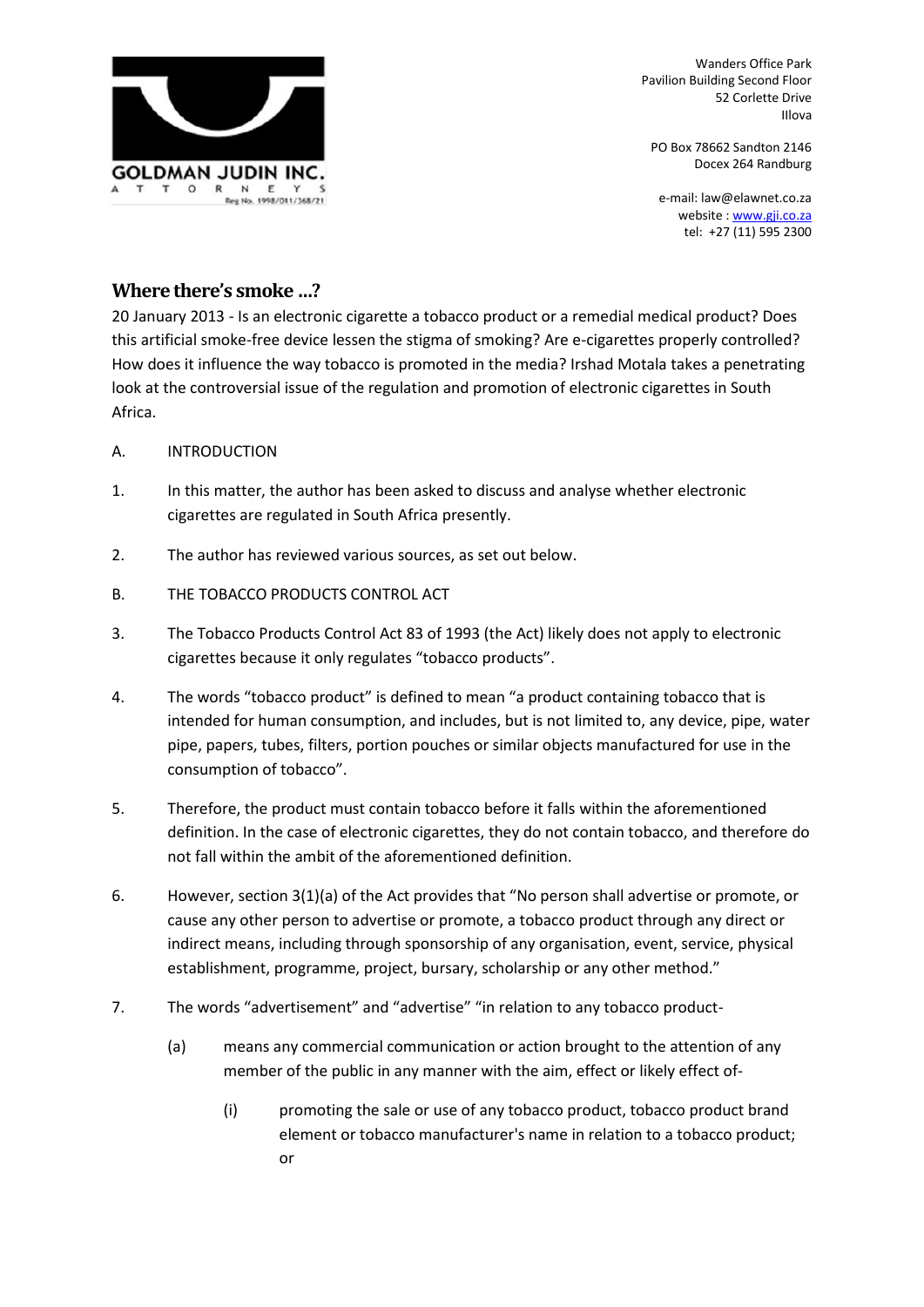- (ii) being regarded as a recommendation of a tobacco product;
- (b) includes product placement; and
- (c) excludes commercial communication between a tobacco manufacture or importer and its trade partners, business partners, employees and share holders and any communications required by law, and 'advertise' has a corresponding meaning"
- 8. The word "promotion" in turn "is the practice of fostering awareness of and positive attitudes towards a tobacco product, brand element or manufacturer for the purposes of selling the tobacco product or encouraging tobacco use, through various means, including direct advertisement, incentives, free distribution, entertainment, organised activities, marketing of brand elements by means of related events and products through any public medium of communication including cinematographic film, television production, radio production or the internet, and 'promote' has a corresponding meaning".
- 9. An argument could be made that users of e-cigarettes are likely to (a) find the use of tobacco products to be acceptable, and (b) by advertising electronic cigarettes, the stigma associated with tobacco products is lessened, and therefore, advertising of electronic cigarettes has the "likely effect" of promoting the sale or use of tobacco products, or alternatively, fostering a positive attitude towards tobacco products.
- 10. Of course, this argument has not been tested to date, and it must be borne in mind that the aforementioned provisions must be interpreted restrictively. In this regard, any legislation which creates criminal or administrative penalties requires a restrictive interpretation.

(Oilwell (Pty) Ltd v Protec International Ltd and Others (2011 (4) SA 394 (SCA)) [2011] ZASCA 29; 295/10 (18 March 2011) at para 11).

- 11. The author therefore believes that absent clear evidence that a positive attitudes towards tobacco product or the promotion of the sale and use of tobacco products is caused by the advertising and promotion of electronic cigarettes, the provisions of the Act do not apply.
	- C. GENERAL ADVERTISING REGULATION
- 12. The Advertising Standards Authority (ASA) code of conduct may prohibit some of the representations made by the distributors of electronic cigarettes.
- 13. For example, Part 23 of section 3 of the Code provides:

## "Smoking deterrents

No advertisements will be accepted for any smoking deterrent unless the advertiser makes clear that the product offers only assistance and not a cure, and that its success will be dependent upon the willpower of the user."

14. In addition, there is a duty on the advertiser to substantiate any claim made in an advertisement. Part 4.1.1 of section 2 of the Code provides: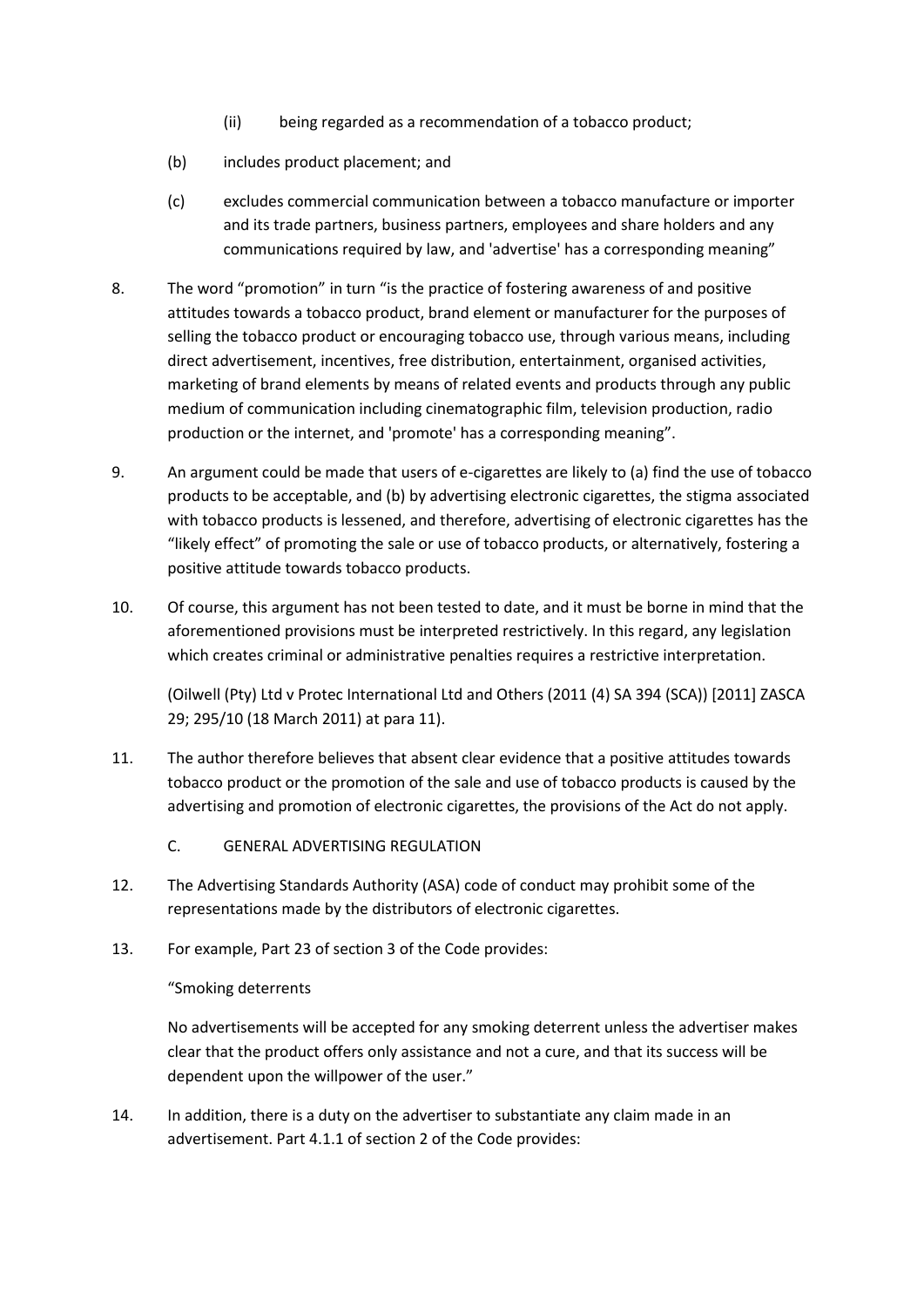"Before advertising is published, advertisers shall hold in their possession documentary evidence as set out in Clause 4.1, to support all claims, whether direct or implied, that are capable of objective substantiation."

15. It therefore follows that in situations where electronic cigarettes are promoted as a safer alternative to tobacco products, and furthermore, as a means to stop smoking, the following should be considered:

a. The advertiser must make it clear that it is merely assistance, and that the willpower of the user is crucial; and

b. The advertiser must also be in possession of documentary evidence to actually substantiate the fact that the electronic cigarette is safer and helps persons stop using tobacco products.

- 16. In D Beelders v. Smokestik SA CC, (Case No: 15322), ruling handed down on 27 July 2010, a complaint was made against an electronic cigarette distributor on the basis that the aforementioned provisions of the code had been contravened. However, the distributor agreed to withdraw its advertising and the matter was resolved in this manner.
- 17. Moreover, the Consumer Protection Act 68 of 2008 (CPA) would also probably require that the claims of manufacturers of electronic cigarettes be substantiated, failing which there advertising will be unlawful.
- 18. In this regard, section 41 of the CPA prohibits "False, misleading or deceptive representations", including cases where suppliers "use exaggeration, innuendo or ambiguity as to a material fact, or fail to disclose a material fact if that failure amounts to a deception", and furthermore, alleging that products "have ingredients, performance characteristics, accessories, uses, benefits, qualities, sponsorship or approval that they do not have".
- 19. More importantly, section 61 of the CPA makes "the producer or importer, distributor or retailer of any goods is liable for any harm" caused wholly or partially by any product they sell or distribute, including the failure to provide adequate warnings or hazards associated with the goods. The provision also provides that liability attaches regardless of negligence. The "harm" envisaged by the section includes "an illness of any natural person".
- 20. In light of the above, to the extent that the claims of the manufacturers of electronic cigarettes cannot be substantiated, the aforementioned regulatory framework applies. In addition, if it is factually proven that use of electronic cigarettes is hazardous, the failure to warn in relation to such hazards may be a further ground of liability to the supplier of electronic cigarettes.
	- D. MEDICINE CONTROL REGULATION
- 21. In 2009, the South African Pharmacy Council resolved that it would not endorse the sale of e-cigarettes and referred the matter to the Medicines Control Council (MCC) to determine whether the sale of electronic cigarettes is regulated under medicine control.

(Council Resolutions July 2009: E-Cigarettes. Pharmacia Dec 2009, 17(3):8).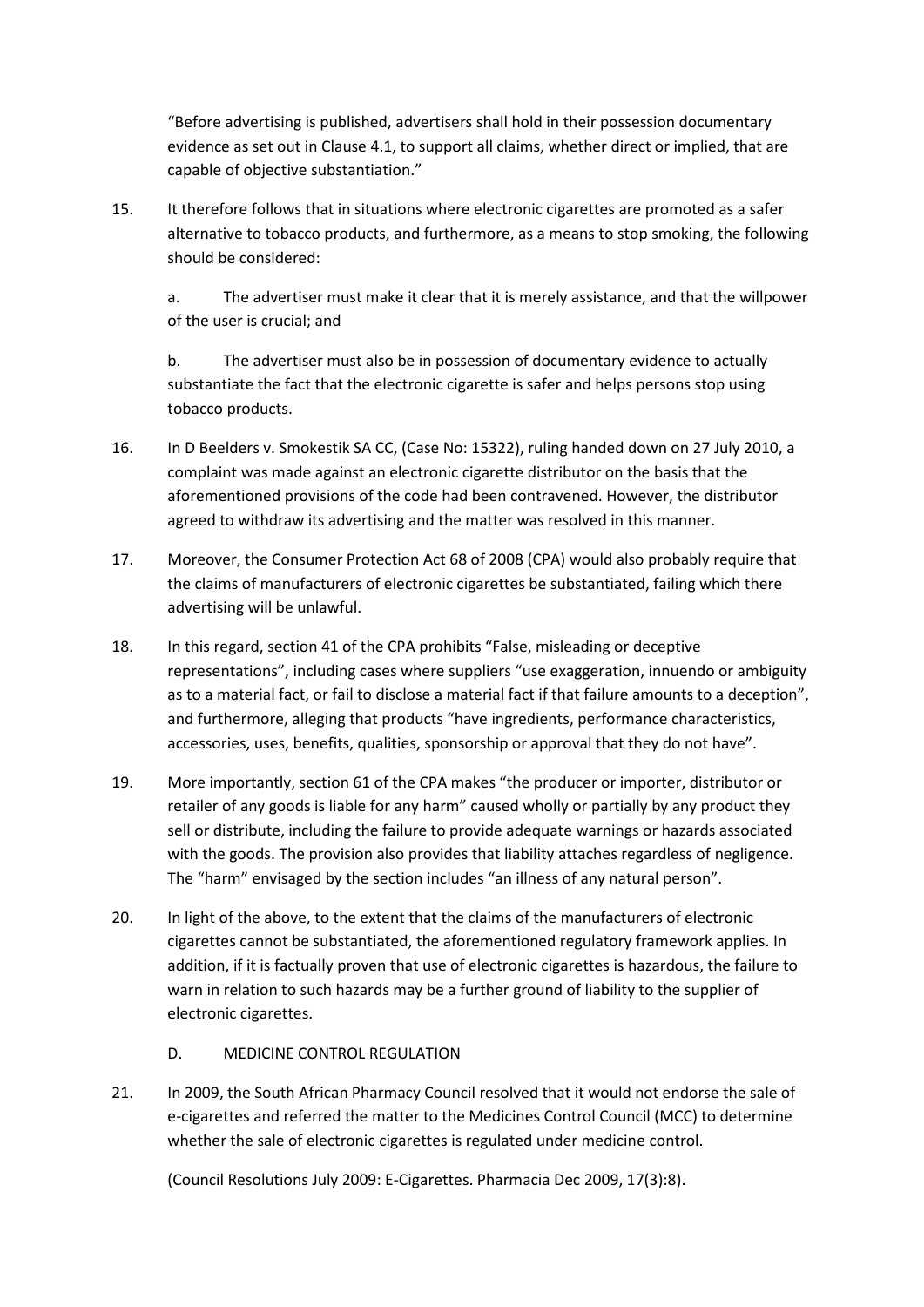22. In this regard, a number of changes to the schedules of the Medicines and Related Substances Act, 101 of 1965 (MRA) were recently published by the Minister of Health and are effective immediately.

23. As has been noted in the Medical Chronicle, May 2012:

"According to Lorraine Osman, head: public affairs at the Pharmaceutical Society of SA (PSSA), all prescribers and suppliers of medicines need to be aware of the changes and the implications for both consumers and healthcare professionals.

## Scheduling status of nicotine

"In cases where a substance appears in more than one schedule, the default schedule for the substance is the highest schedule in which it is listed," explained Osmond. All entries of the same substance in lower schedules indicate an exception to the default schedule. To illustrate this point, the scheduling status of nicotine becomes easier to understand if read from Schedule (S) 3 to S1.

S3 states that nicotine, when intended for human medicinal use as an aid to smoking cessation or as a substitute for a tobacco product (as defined in the Tobacco Products Control Act, 1993, as amended), is an S3 substance, except when registered and presented as nicotine gum or lozenges (S0, S2), metered sprays containing 1mg per dose or less (S2), nicotine transdermal patches for continuous application to the skin (S1, S2), oral solid dosage forms containing 2mg or less (S2) or as inhalers containing 10mg or less per cartridge (S2).

"In other words, nicotine is an S3 substance if it is intended as an aid to smoking or as a substitution for a tobacco product," she said. Exceptions are however made for products that comply with the requirements for sale in a pharmacy as S1 or 2 substances, and for those that may be sold as S0 products, i.e. in general retail outlets.

"One of the interesting aspects of this change is that there has been a lot of debate about whether or not the electronic cigarette (e-cigarette) is now scheduled and may only be sold on a doctor's prescription," noted Osmond.

The Pharmaceutical Society of SA requested the Medicines Control Council (MCC) to clarify the scheduling status of nicotine, with particular respect to so-called e-cigarettes.

The response pointed out that nicotine, when sold as a substitute for a tobacco product, will be classified as an S3 substance, unless the product is registered by the MCC after consideration of its safety, quality and efficacy. All other nicotine-containing e- cigarettes that are used as a tobacco substitute, whether registered with the MCC or not, may therefore be sold only on prescription."

24. The MCC has now confirmed that electronic cigarettes are subject to medical scheduling and can only be sold at pharmacies, and therefore, at present, the MRA does appear to regulate the sale of electronic cigarettes.